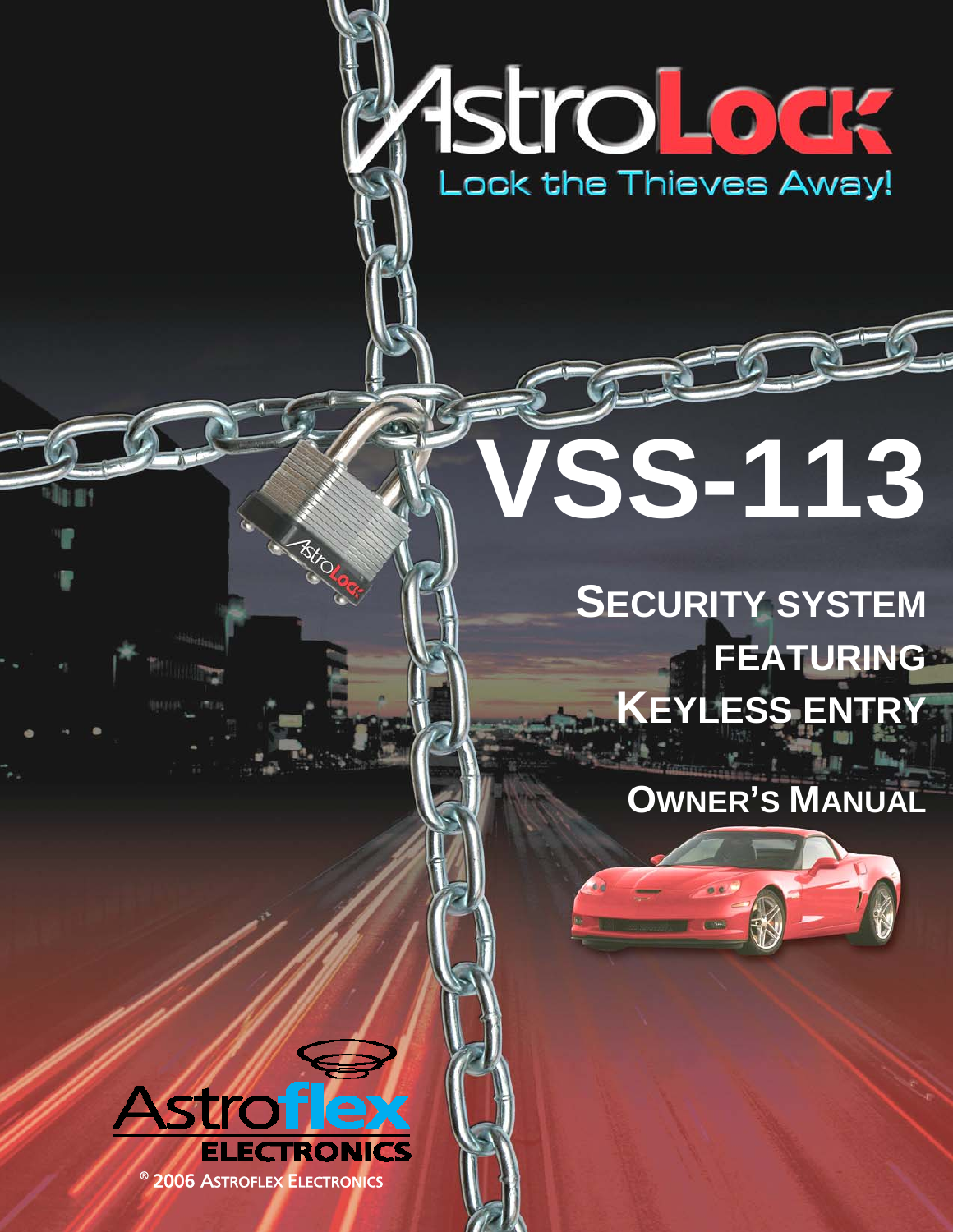# **Table of contents**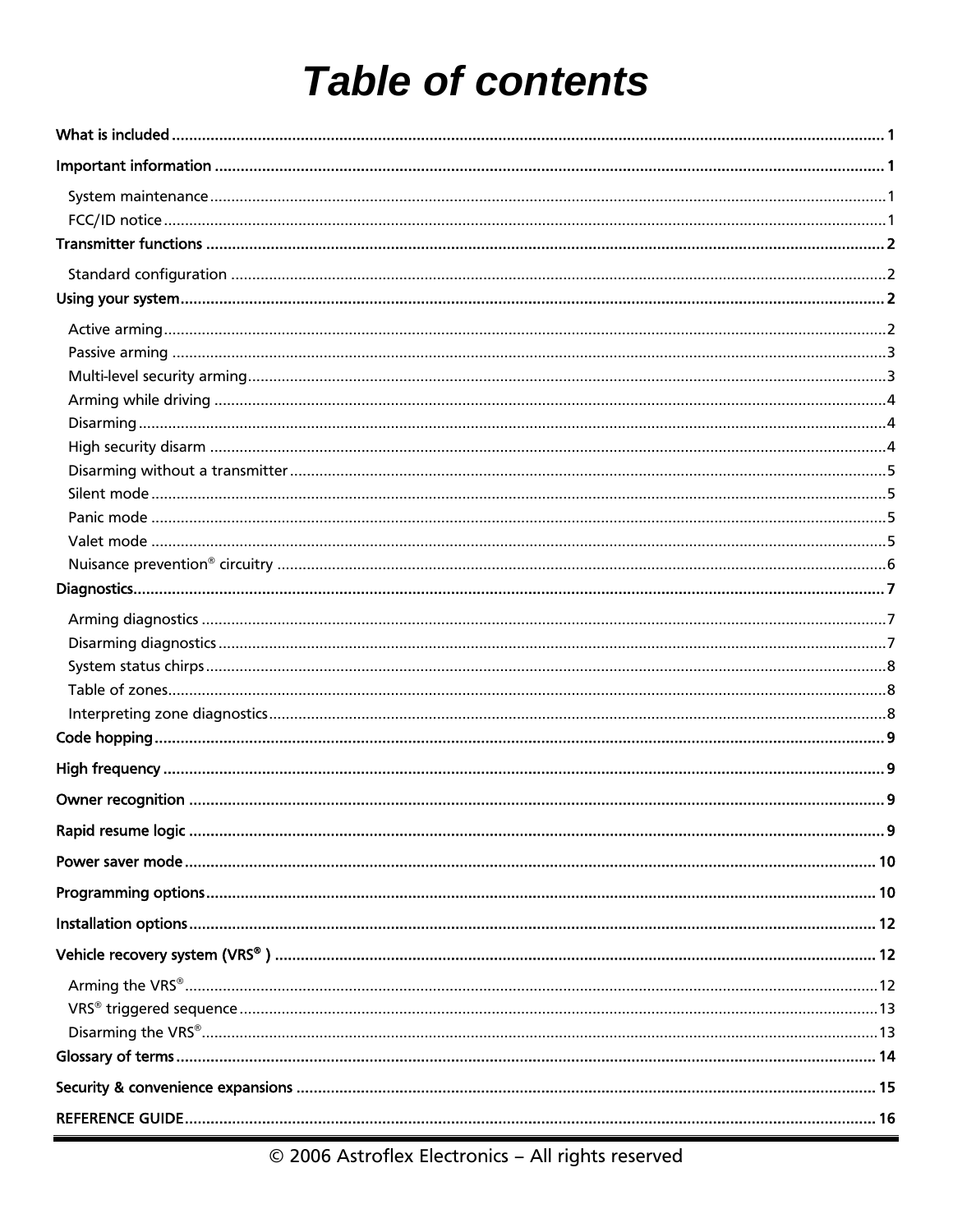# <span id="page-2-0"></span>*What is included*

- $\triangleright$  One control module
- $\triangleright$  A pair of three-button transmitters
- ¾ A Stinger® Doubleguard® dual-stage shock sensor (on-board the control module)
- The Revenger® Soft Chirp® six-tone programmable siren
- Blue status LED indicator light
- ¾ A push-button Valet button
- Failsafe® Starter Kill ready circuitry (may require extra labour)
- HF+ external receiver/antenna

# *Important information*

Congratulations on the purchase of your state-of-the-art vehicle security system. This system has been designed to provide years of trouble-free operation. Due to the complexity of this system, it must be installed by an authorized dealer only. Installation of this product by anyone other than an authorized dealer voids the warranty.

This owner's guide should help you to get the most out of your system. Please take the time to read it prior to using the system.

### SYSTEM MAINTENANCE

The system requires no specific maintenance. Your remote control is powered by a small, lightweight 3 volt lithium battery that will last approximately one year under normal use. When the battery weakens, operating range will be reduced and the LED on the remote will dim.

# FCC/ID NOTICE

This device complies with Part 15 of FCC rules. Operation is subject to **DIRECTED ELECTRONICS, INC.** the following two conditions: (1) This device may not cause harmful interference, and (2) his device must accept any interference received, including interference that may cause undesired operation.

Changes or modifications not expressly approved by the party responsible for compliance could void the user's authority to operate his device.



Tested to comply with FCC standards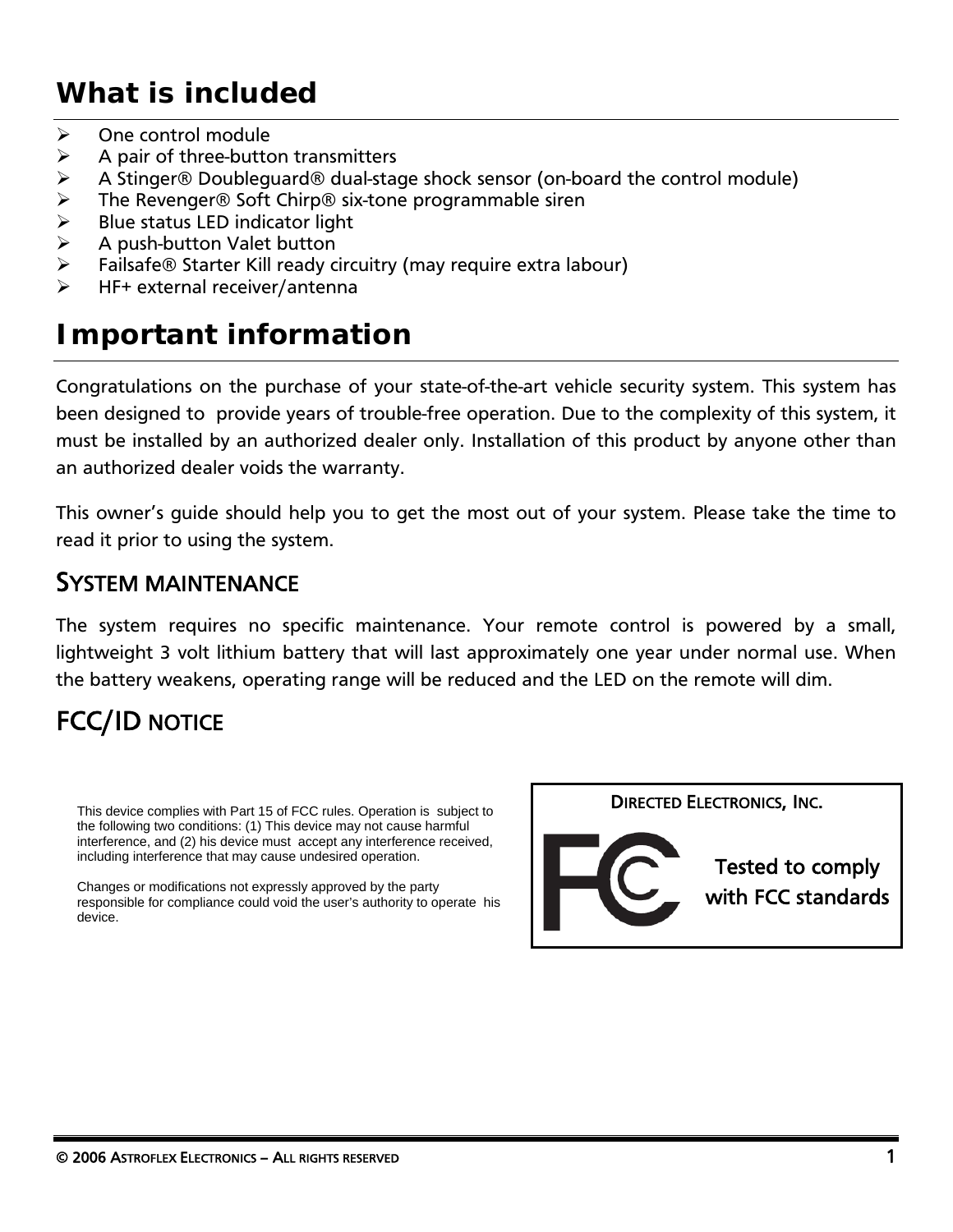# <span id="page-3-0"></span>*Transmitter functions*

The system uses a computer-based learn routine to learn the transmitter buttons. This makes it possible to assign any transmitter button to any system function. The transmitter initially comes programmed with Standard Configuration, but may also be customized by an authorized dealer. The buttons in all of the instructions in this manual correspond to a Standard Configuration transmitter.

## STANDARD CONFIGURATION

| <b>Button</b>  | <b>Pressing</b><br>duration | <b>Action</b>                                                                                                                                                   | <b>Confirmations</b>                                                                |
|----------------|-----------------------------|-----------------------------------------------------------------------------------------------------------------------------------------------------------------|-------------------------------------------------------------------------------------|
|                | $1$ sec.                    | The arming, locking and Panic mode Disengaging<br>functions are controlled by pressing this button for one second.                                              | Parking lights flashes<br>once. Horn honks once<br>on every commands.               |
|                | 5 sec.                      | The panic mode engages when this button is depressed for at least 5 seconds.                                                                                    | Panic mode engages.                                                                 |
|                | 1 sec.                      | The disarming, unlocking and Panic mode Disengaging<br>functions are controlled by pressing this button for one second.                                         | Parking lights flashes<br>twice. Horn honks twice<br>on every commands.             |
|                | $5$ sec.                    | The <b>panic mode engages</b> when this button is depressed for at least 5 seconds.                                                                             | Panic mode engages.                                                                 |
|                | 1 sec.                      | Silent Mode™ works by pressing this button for<br>less than one second before arming or disarming.                                                              | No confirmations.                                                                   |
|                | $1.5$ sec.                  | An optional <b>auxiliary function</b> , such as trunk release,<br>can be controlled by pressing this button for 1.5 seconds.                                    | Parking lights flashes three<br>times. Horn honks three<br>times on every commands. |
|                |                             | Note down which auxiliary function is associated to this command.<br>The auxiliary output controls:                                                             |                                                                                     |
| 8 <sub>1</sub> | 1 sec.                      | An optional <b>auxiliary convenience</b> or expansion function that you have added<br>to your system can be activated by pressing these buttons simultaneously. | Flash one time.                                                                     |
|                |                             | The auxiliary output controls:<br>Note down which auxiliary function is associated to this command.                                                             |                                                                                     |

# *Using your system*

The buttons used in the instructions in this manual correspond to the standard configuration. Remember, this is not the only way your transmitter may be set up. It can be custom configured to meet your needs.

## ACTIVE ARMING

You can activate, or arm, the system by pressing **on your transmitter for one second.** When the system arms, you will hear a short siren sound, or chirp, and the parking lights will flash once. If the vehicle's power door locks have been connected to the system, the doors will lock.

While the system is armed, the status LED will flash approximately once per second, indicating that the system is actively protecting your vehicle. If you hear a second chirp after arming, and see the status LED flashing in groups, refer to the Diagnostics section of this guide. This extra chirp is called Bypass Notification.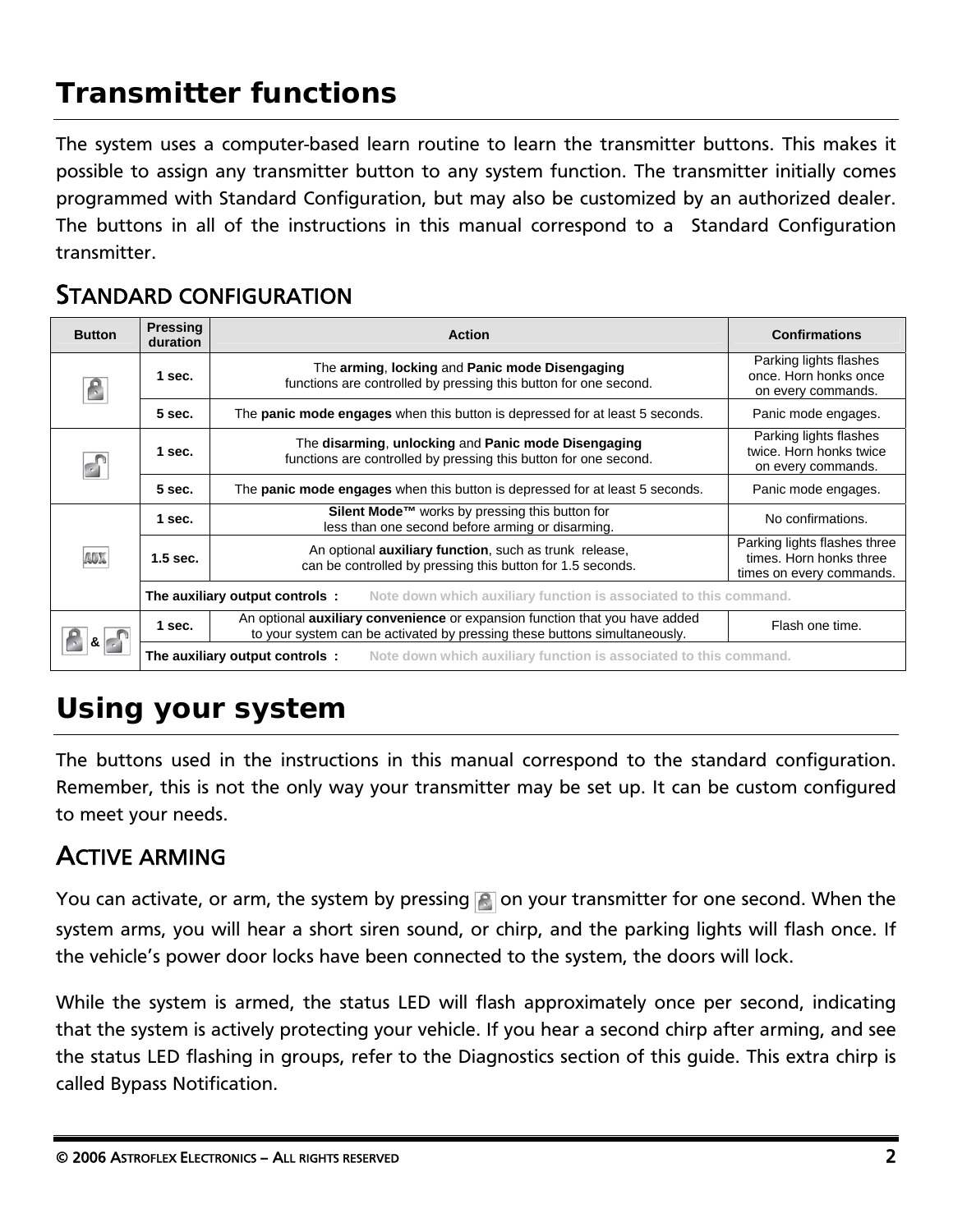# <span id="page-4-0"></span>PASSIVE ARMING

The system also can be programmed to arm itself automatically (called passive arming). If the system is programmed for passive arming, it will automatically arm 30 seconds after the ignition is turned off and the system "sees" you leave the vehicle by opening and closing a door. Whenever the system is in its 30-second passive-arming countdown, the status LED will flash twice as fast as it does when the system is armed. The siren will chirp one time 20 seconds after the last door has been closed. The system is not actually armed at that point. The system arms and the doors lock (if connected and programmed for passive locking) at the 30 second mark, but the siren will not chirp. The early chirp provides you with a 10-second warning prior to arming.

Note: If any protected entry point (such as a door or a switch-protected trunk or hood) is open, the system will not passively arm (unless forced passive arming is programmed on). See Programming Options section of this guide. Additionally, each time a protected entry is triggered during the arming countdown, the 30-second countdown starts over.

### When armed, your vehicle is protected as follows:

- $\triangleright$  Light impacts will trigger the Warn Away<sup>®</sup> signal. When triggered, the siren will chirp and the parking lights will flash for a few seconds.
- $\triangleright$  Heavy impacts will trigger the system. The triggered sequence can be set for 30 or 60 seconds of constant siren and flashing parking lights.
- $\triangleright$  If a door is opened, the system will immediately start chirping the siren and flashing the parking lights. Three seconds later, the siren output changes to a continuous blast. This progressive response gives you time to disarm the system with your transmitter if you inadvertently open the door while the system is armed, while still providing an instant response (even if the door is immediately closed).
- $\triangleright$  Turning on the ignition key will trip the same two-stage response as opening a door.
- $\triangleright$  The optional starter kill prevents the vehicle's starter from cranking.

### MULTI-LEVEL SECURITY ARMING

Multi-Level Security Arming allows you to select which of the security system's inputs or sensors will be active and which will be bypassed at the time that the system is armed. (See the Table of Zones section of this guide.) Pressing **A** again within five seconds of arming the security system will activate the Multi- Level Security Arming feature. Each time **in** is pressed again, a different security level is selected. The different security levels can be selected as follows:

- $\triangleright$  Press **P** one time: The siren chirps once. The system is armed.
- $\triangleright$  Press **a** a second time within five seconds: The siren chirps twice followed by a long chirp. Zone 2 is now bypassed.
- $\triangleright$  Press **A** three times followed by a long chirp. Zone 4 is now bypassed.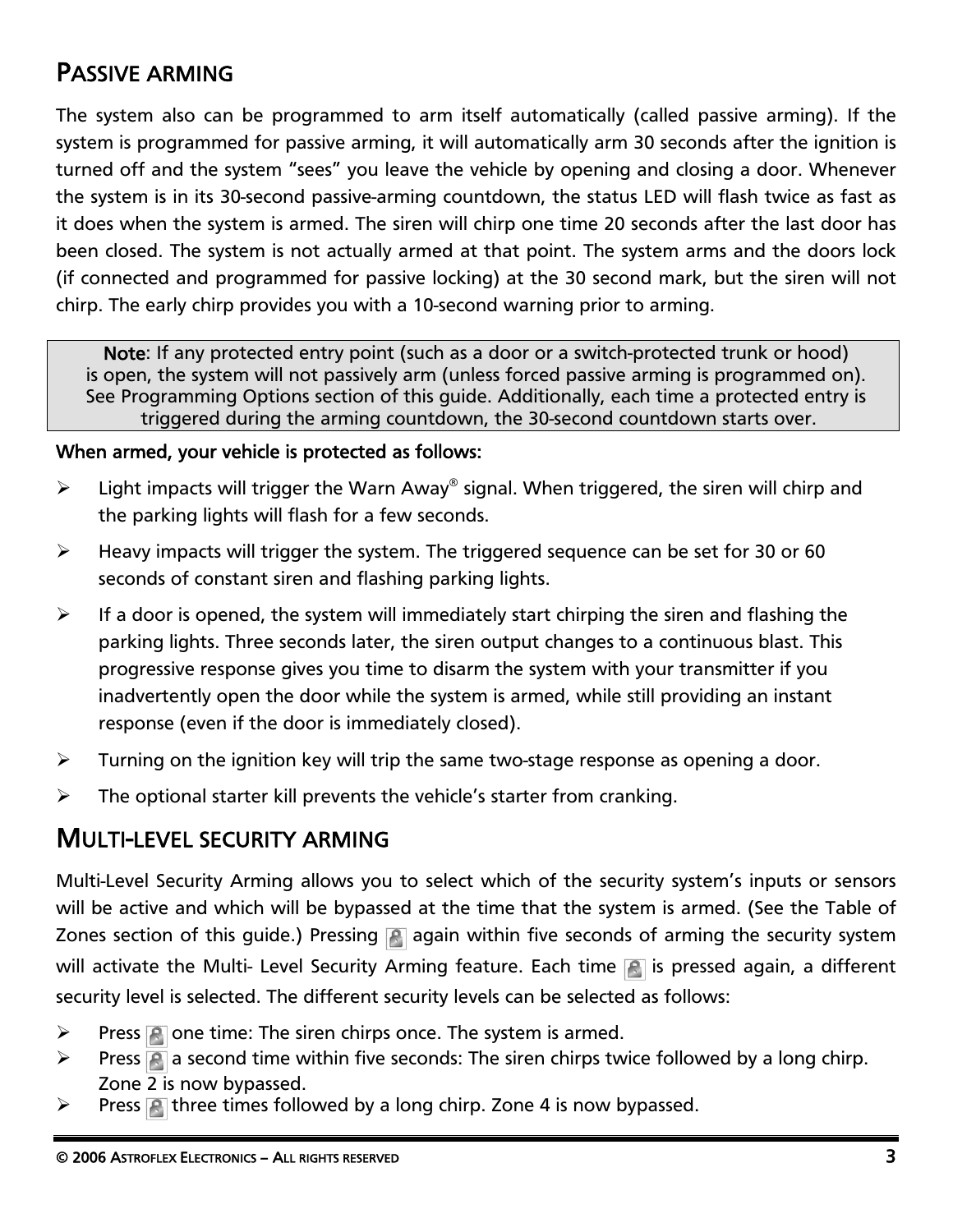- <span id="page-5-0"></span> $\triangleright$  Press **a** a fourth time within five seconds: The siren chirps four times followed by a long chirp. Zones 2 and 4 are now bypassed.
- $\triangleright$  Press **a** a fifth time within five seconds: The siren chirps five times followed by a long chirp. All input zones, except the ignition, are now bypassed.
- $\triangleright$  Continued pressing of  $\blacksquare$  will begin the Multi-Level Security Arming cycle over again.

Note: Multi-Level Security Arming only applies to a single arming cycle. Once the system is disarmed and then re-armed, all the zones will be active again.

### ARMING WHILE DRIVING

Your system can be armed while driving the vehicle. Simply press a on your transmitter for 2.5 seconds while the vehicle is running or while the ignition is on. The siren will chirp once and then once more to indicate that the ignition is on. The security system will not respond to any input except the door triggers and the Failsafe® Starter Kill (if installed) will not be activated. The security system will disarm automatically whenever the ignition is turned off. The siren will chirp twice and the LED will stop flashing.

Note: If programmed for the optional Vehicle Recovery System (VRS<sup>®</sup>) feature, arming with the transmitter will arm the VRS® feature. (See VRS® section of this guide.)

### **DISARMING**

To disarm the system, press on your transmitter for 1 second. You will hear two chirps, and the parking lights will flash twice. If the power locks are connected to the system, the doors will unlock. If the siren chirps either four or five times when disarming, refer to the Diagnostics section of this guide. This is called Tamper Alert.

## HIGH SECURITY DISARM

This security system offers High Security Disarm. High Security Disarm is a feature that makes it possible to silence and reset the system while it is triggering, without disarming the system. If the system is triggered and the siren has been sounding for longer than six seconds, pressing  $\Box$  on the remote transmitter will stop the trigger and return the unit to the armed state. The system will not disarm, but rather reset. This prevents you from disabling the system should you wish to disarm it without visually checking the vehicle. Pressing , after resetting the system, will disarm the system; pressing this button during the first six seconds of the triggered sequence will disarm the security system immediately. The six second timer is provided for your convenience, in case the system is accidentally triggered.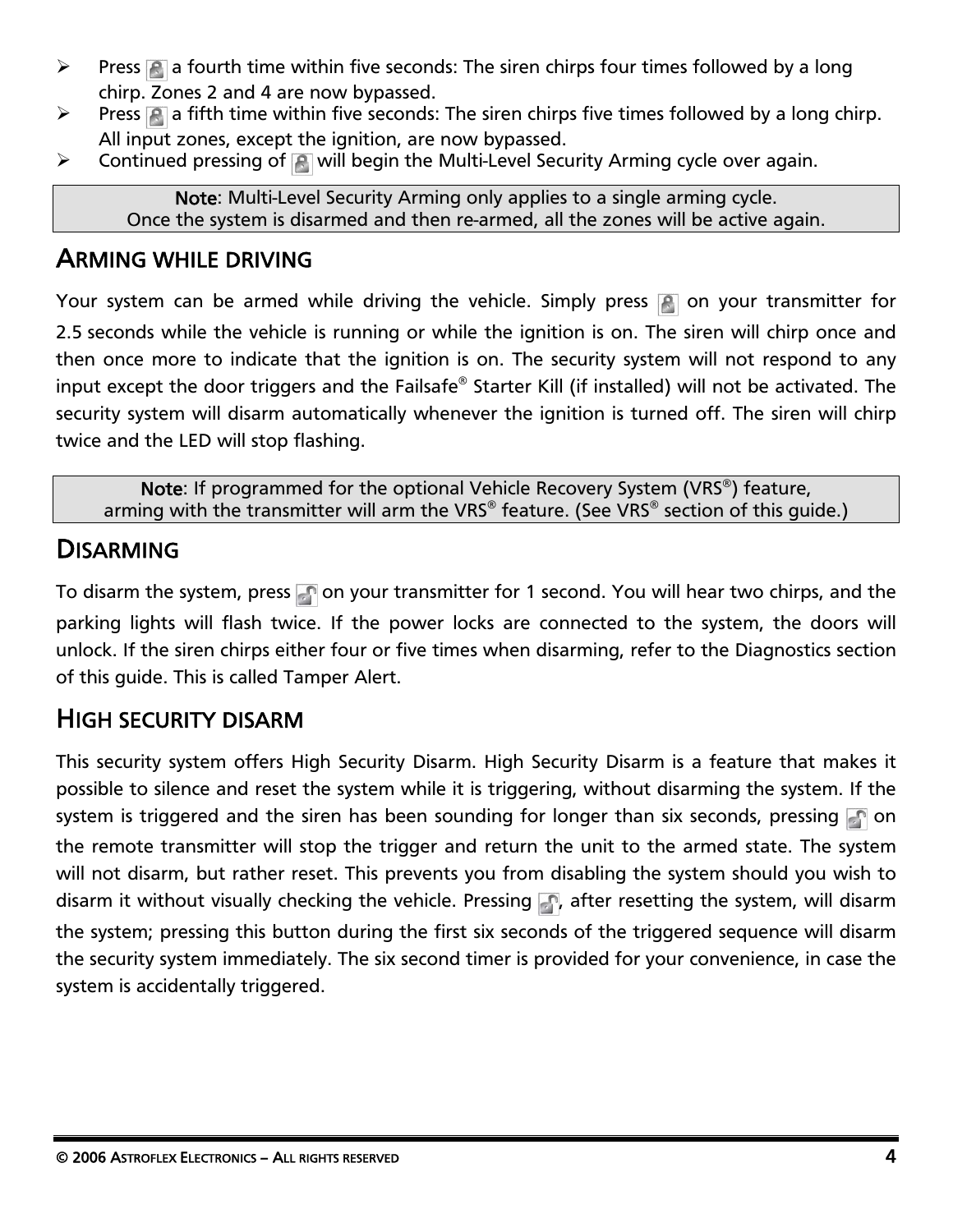# <span id="page-6-0"></span>DISARMING WITHOUT A TRANSMITTER

This feature allows you to disarm the security system without the remote transmitter should it be lost or damaged. In order to disarm the system without a remote transmitter, you must have the vehicle's ignition key and know where the Valet button is located. Be sure to check with the installer for the location and the number of presses of the Valet button required to disarm the system.



To disarm the security system, turn the ignition to the ON position. Press the Valet button the preset number of times (one to five times) within 15 seconds. After 5 seconds, the system will now disarm. If the system does not disarm, you may have waited too long; turn the ignition off and try again.



### Location of Valet Button :

### Number of Pulses :

Important! The unit can be programmed to respond to one to five pulses of the Valet button for the disarm function. Be sure to check with the installer for the desired programming.

## SILENT MODE

To temporarily turn off the arm or disarm chirps, use Silent Mode™. Simply press and for less than one second before arming or disarming, and the confirmation chirp(s) will be eliminated for that one operation only. If you want the arm/disarm chirps turned off permanently, your dealer can do this for you.

Note: The Warn Away<sup>®</sup> response to lighter impacts is bypassed if the system is armed using Silent Mode. This ensures that no chirps will be emitted by the siren in an area you want chirp-free.

The system is still fully capable of triggering, only the Warn Away® response is bypassed.

## PANIC MODE

If you are threatened in or near your vehicle, you can attract attention by triggering the system with your transmitter. Just press  $\mathbb R$  or  $\mathbb R$  for five seconds, and you will enter Panic Mode. The siren will sound and the parking lights will flash for the programmed siren duration. To stop Panic Mode at any time, press  $\mathbb{R}$  or  $\mathbb{R}$  for one second on the remote transmitter again.

## VALET MODE

You can prevent your security system from automatically arming and triggering by using Valet Mode. This is very useful when washing the vehicle or having it serviced. In Valet Mode, the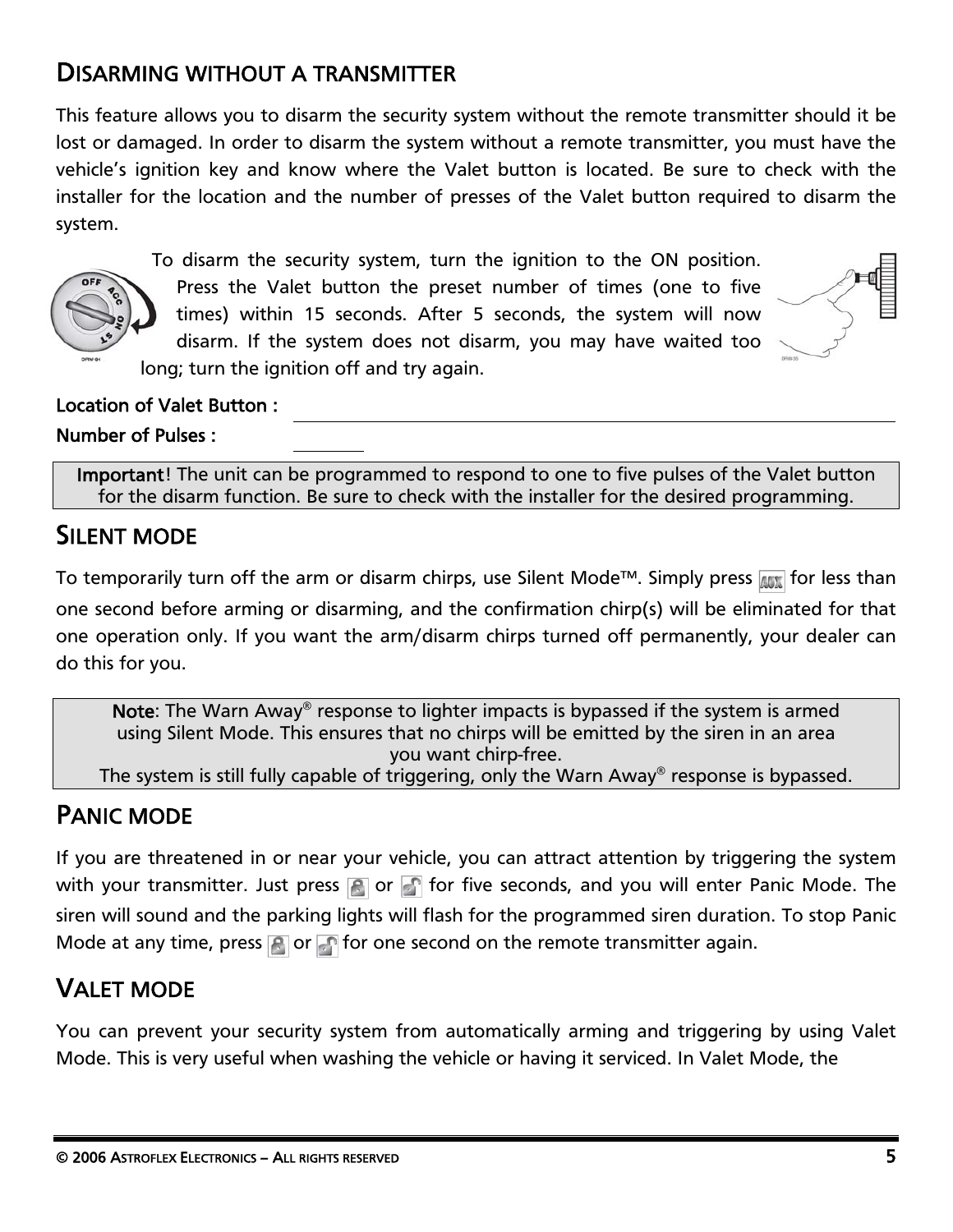<span id="page-7-0"></span>security system will not arm, even with the remote transmitter, but all convenience functions (door locks, trunk release, etc.) will continue to work normally.

### To enter or exit Valet® Mode:



- 1. Turn the ignition on.
- 2. Turn the ignition off.
	- 3. Press and release the Valet® switch within 10 seconds.

### To enter or exit Valet Mode using the transmitter:

- 1. Open any vehicle door.
- 2. Press **P**.
- 3. Press  $\mathbb{S}$  or  $\mathbb{A}\mathbb{I}$ .
- 4. Press **a** again.

The status LED will light solidly if you are entering Valet Mode, and it will go out if you are exiting Valet Mode.

# NUISANCE PREVENTION® CIRCUITRY

Your system has Nuisance Prevention<sup>®</sup> Circuitry (NPC<sup>®</sup>). It prevents annoying repetitive trigger sequences due to faulty door pin switches or environmental conditions such as thunder, jackhammers, airport noise, etc.

### Example

If the alarm triggers three times within a 60-minute period and each time the same sensor or switch triggers the alarm, NPC<sup>®</sup> will interpret those triggers as false alarms. After the third trigger,  $NPC<sup>®</sup>$  ignores, or bypasses, that sensor or switch (along with any other sensors or switches sharing the same zone) for 60 minutes. If the bypassed sensor tries to trigger the system while it is being bypassed, the 60-minute bypass period will start over. This ensures that a sensor that continually triggers will remain bypassed.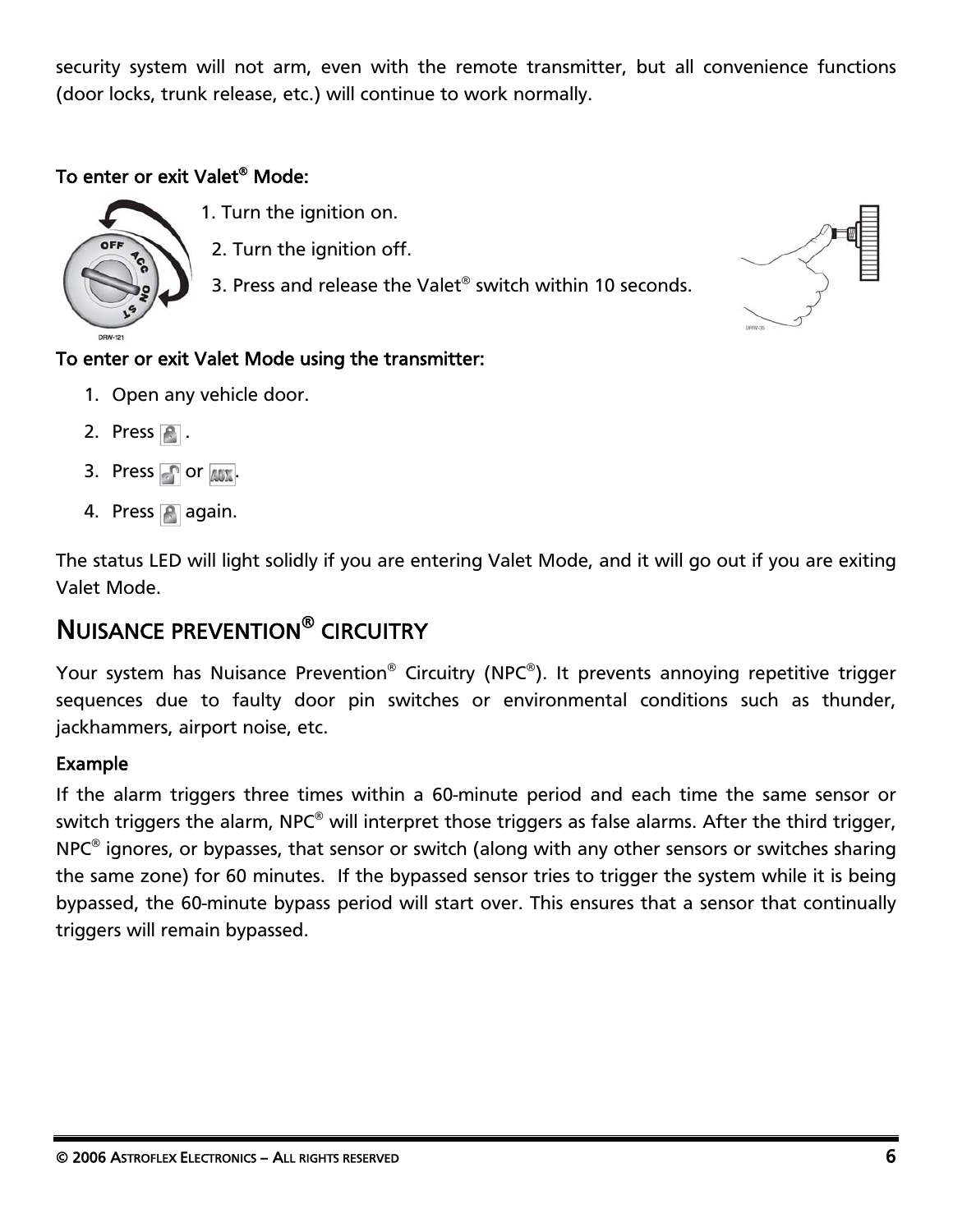<span id="page-8-0"></span>Doors and ignition are covered by NPC® differently; if the alarm is triggered by an open door or ignition on cycle for three full cycles, the doors will be bypassed until the trigger ceases.

> Note: Arming and disarming the system does not reset this function! The only ways to reset a bypassed zone are for it to not trigger for 60 minutes, or to turn on the ignition. If testing your system, it is important to remember that the NPC programming can cause zones to be bypassed and appear to stop working. If five chirps are heard when disarming, NPC has been engaged. If you wish to clear the NPC memory, turn the ignition key on. NPC is programmable. See Programming Options section of this guide.

# *Diagnostics*

The microprocessor at the heart of your security system is constantly monitoring all of the switches and sensors that are connected to it. It detects any faulty switches and sensors and prevents them from disabling the entire system. The microprocessor will also record and report any triggers that occurred during your absence. Refer to the System Status Chirps and Table of Zones charts for diagnostic information.

# ARMING DIAGNOSTICS

If the system is armed while an input is active (door open, sensor triggering, etc.) the unit will chirp once when arming and then one more time a few seconds later. This is called Bypass Notification.

> Note: Bypass Notification will not occur when using Silent Mode™ or if chirps have been programmed OFF.

The security system will ignore the input that was active when the system was armed, until the input goes away. Three seconds later the system will monitor that input normally. For example, if your vehicle has interior light exit delay, and you arm the system before the interior light goes out, you may hear Bypass Notification chirps. Once the light shuts off, however, the doors are monitored normally.

## DISARMING DIAGNOSTICS

Extra disarm chirps are the Tamper Alert. If four chirps are heard when disarming, the system was triggered in your absence. If five chirps are heard, a zone was triggered so many times that Nuisance Prevention® Circuitry has bypassed that zone. In either case, the status LED will indicate which zone was involved. (See Table of Zones section of this guide.) The system will retain this information in its memory, and continue to chirp four or five times each time it is disarmed, until the next time the ignition key is turned on.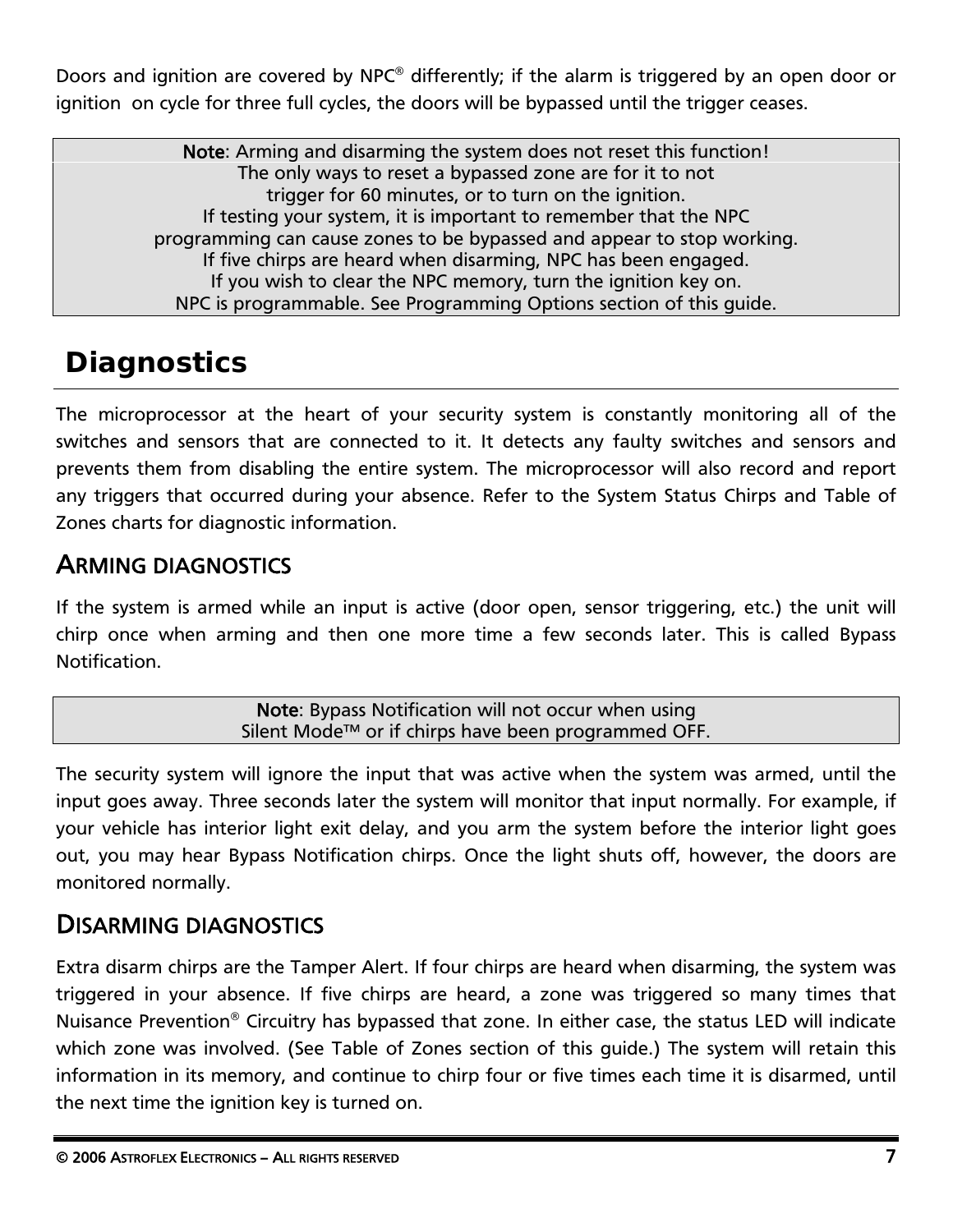# <span id="page-9-0"></span>SYSTEM STATUS CHIRPS

The siren will chirp when arming/disarming the system. The pattern of chirps will audibly report the system's status as described below.

| <b>Action</b> | <b>Number of Chirps</b>                         | <b>Description</b>                      |
|---------------|-------------------------------------------------|-----------------------------------------|
| Arm           |                                                 | System armed                            |
| Arm           | 1 (3 second delay), 1                           | System armed with zone active           |
| Disarm        |                                                 | System disarmed                         |
| Disarm        | System disarmed with zone violation report<br>Δ |                                         |
| Disarm        | 5                                               | System disarmed NPC <sup>®</sup> active |

### TABLE OF ZONES

The zone number is the number of LED flashes used by the system to identify that input. The standard input assignments are listed below, along with spaces to write in any optional sensors or switches you have had installed.

| <b>Zone Number</b><br>of LED Flashes | <b>Description</b>                         | <b>Dealer-Installed</b><br><b>Options</b> |
|--------------------------------------|--------------------------------------------|-------------------------------------------|
|                                      | Used for hood/trunk pin-switches           |                                           |
| 2                                    | An impact was detected by the shock sensor |                                           |
| 3                                    | Door switch trigger                        |                                           |
| 4                                    | Optional sensors                           |                                           |
| 5                                    | Ignition trigger                           |                                           |

### INTERPRETING ZONE DIAGNOSTICS

Warn Away responses are not reported by arming or disarming diagnostics. If you receive a Bypass notification when arming or a Tamper Alert notification when disarming, look at the LED. Active or triggered zones will be indicated by a pattern of blinks by the LED.

### Example

If zone 3 was active or triggered, the LED will blink three times with a two-second pause. Then it will blink three times again, and repeat until the ignition is turned on.

Note: Your system stores the last two triggered zones in memory. If your system has been triggered but the LED has been reset by turning on the ignition, your dealer can still recall the last two zones that were triggered. Contact your dealer for details.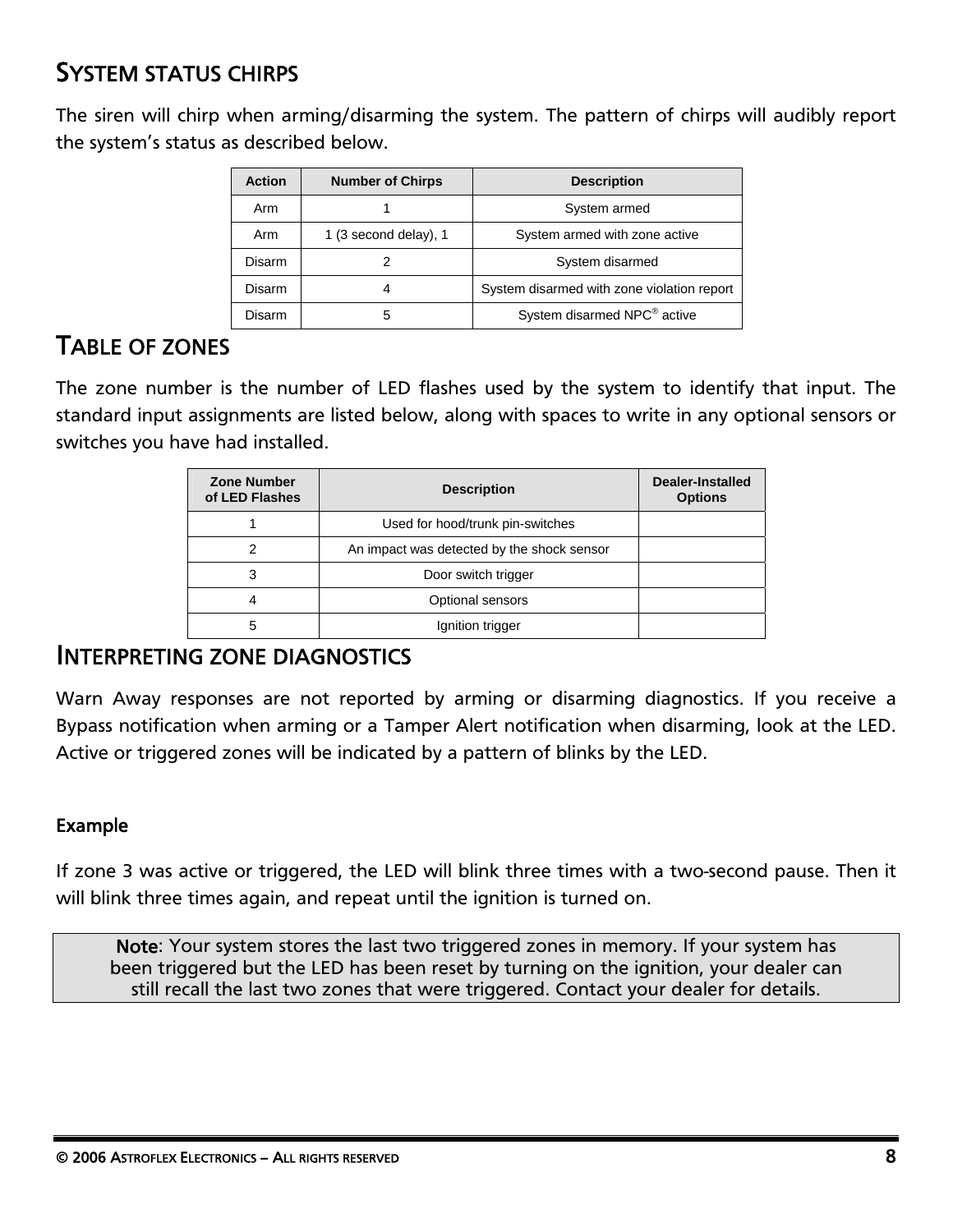# <span id="page-10-0"></span>*Code hopping*

Both the receiver and transmitters use mathematical formulas called algorithms to change their codes each time the transmitter is used. This technology has been developed to increase the security of the unit. The control unit knows what the next codes should be. This helps to keep the transmitter "in sync" with the control unit even if you use the remote control out of range of the vehicle. However, if the transmitter has been pressed many times out of range of the vehicle, or if the battery has been removed, it may get out of sync with the control unit and fail to operate the system. To re-sync the remote control simply press  $\mathbb{R}$  or  $\mathbb{R}$  of the transmitter several times within range of the vehicle. The alarm will automatically re-sync and respond to the transmitters normally.

# *High frequency*

Your system transmits and receives at 434 MHz. This provides a cleaner spectrum with less interference and a more stable signal.

Enjoy a phenomenal increase in range – even in areas with high radio interference.

# *Owner recognition*

Using a hand-held programming tool, your dealer can program many of the system settings. The programmer makes it possible to program different settings for each transmitter that is used with the system. Then, whenever a specific transmitter is used, the system will recall the settings assigned to that transmitter. Owner Recognition lets up to four users of the system have different settings that meet their specific needs. It is almost like having four separate alarms in your vehicle, one for each user.

> Note: Owner Recognition cannot be programmed without an hand-held programming tool. Check with your dealer for more information.

# *Rapid resume logic*

This Astroflex system will store its current state to non-volatile memory. If power is lost and then reconnected, the system will recall the stored state from memory. This means if the unit is in Valet Mode and the battery is disconnected for any reason, such as servicing the car, when the battery is reconnected the unit will still be in Valet Mode. This applies to all states of the system including arm, disarm and VRS®.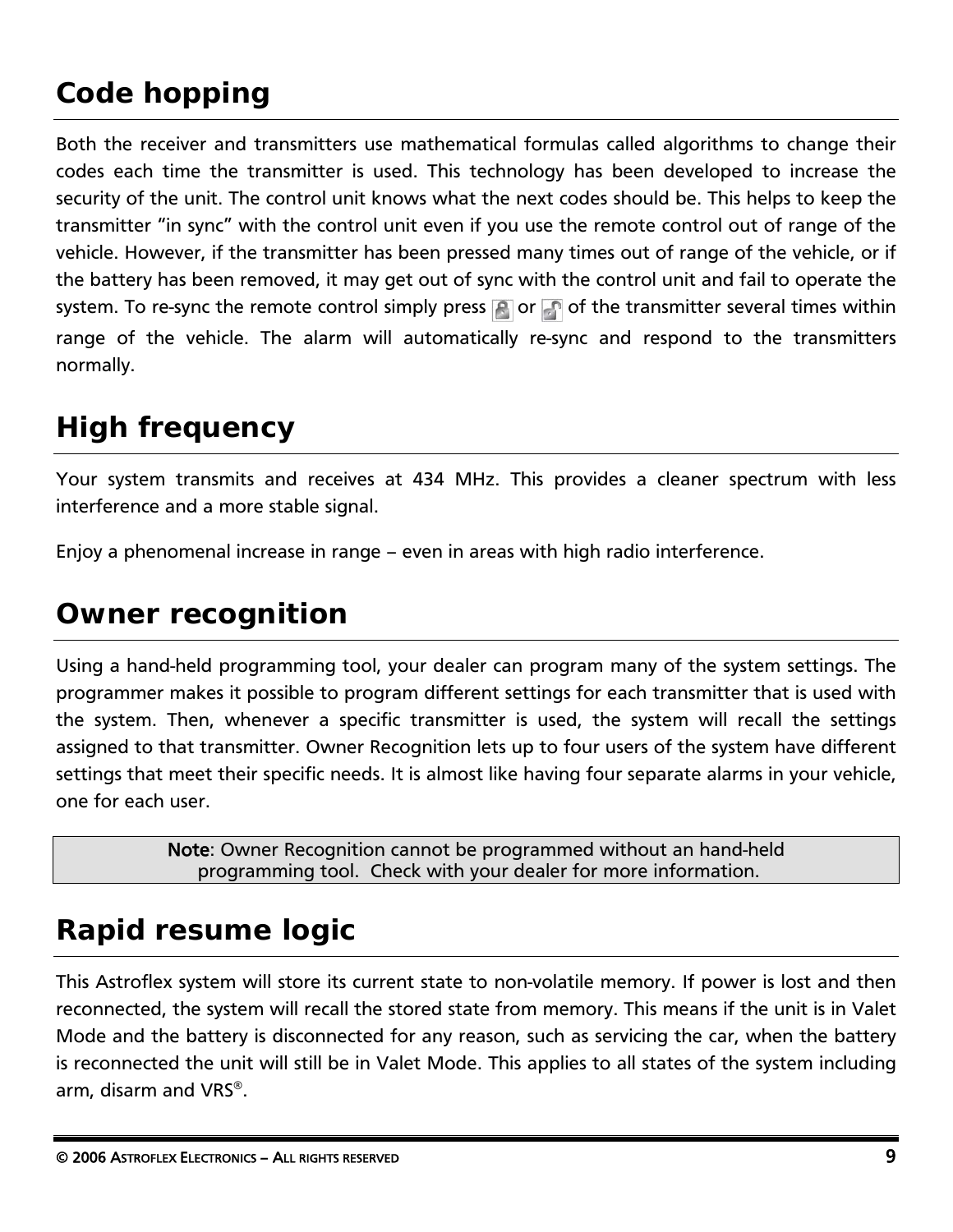# <span id="page-11-0"></span>*Power saver mode*

Your system will automatically enter Power Saver Mode while armed or in Valet Mode, after a long period of time in which no operation has been performed. This lowers the current draw to the vehicle's battery. Power Saver Mode takes over under the following conditions:

- ¾ Power Saver when the system is armed: After the system has been armed for 24 hours, the LED will flash at half its normal rate, decreasing the system's current draw.
- ¾ Power Saver in Valet Mode: When the system enters Valet Mode the LED illuminates steadily. If the vehicle is not used (ignition is not turned on) for a period of one hour while the system is in Valet Mode, the LED will shut off. If the system remains in Valet Mode, the LED will come back on the next time the ignition is turned on and then back off.

# *Programming options*

Programming options control what your system does during normal operation, and require few or no additional parts. However, some may require additional installation labour.

The following is a list of the program settings, with the factory settings in Bold:

- $\triangleright$  Active arming (only with the transmitter) or passive arming (automatic arming 30-seconds after the last door has been closed).
- $\triangleright$  Arming/disarming confirmation siren chirps on or off.
- $\triangleright$  The ignition controlled door lock feature on or off: With this feature on, the doors will lock three seconds after the ignition is turned on, and unlock when the ignition is turned off. The system will not lock the doors when the ignition is turned on with any door open. If your installer is programming the security system with the programming tool, ignition lock and unlock are independent features and can be programmed separately.
- $\triangleright$  Passive door locking (with passive arming) or active door locking (only when arming with the transmitter). Passive locking allows the vehicle's doors to lock when the security system passively arms (after the 30 second countdown). This feature only works if passive arming has been programmed.

Note: When programmed for passive arming and active lock, if the system is disarmed without a door being opened, the system will relock the doors when it passively rearms.

- $\triangleright$  Panic mode enabled/disabled with the ignition on: Some states have laws against siren capability in a moving vehicle.
- $\triangleright$  Forced passive arming on or off: If your system is programmed for passive arming and the forced passive arming feature has been programmed on, the system will passively arm after one hour, even if a protected entry has been left open. This feature is useful if a door has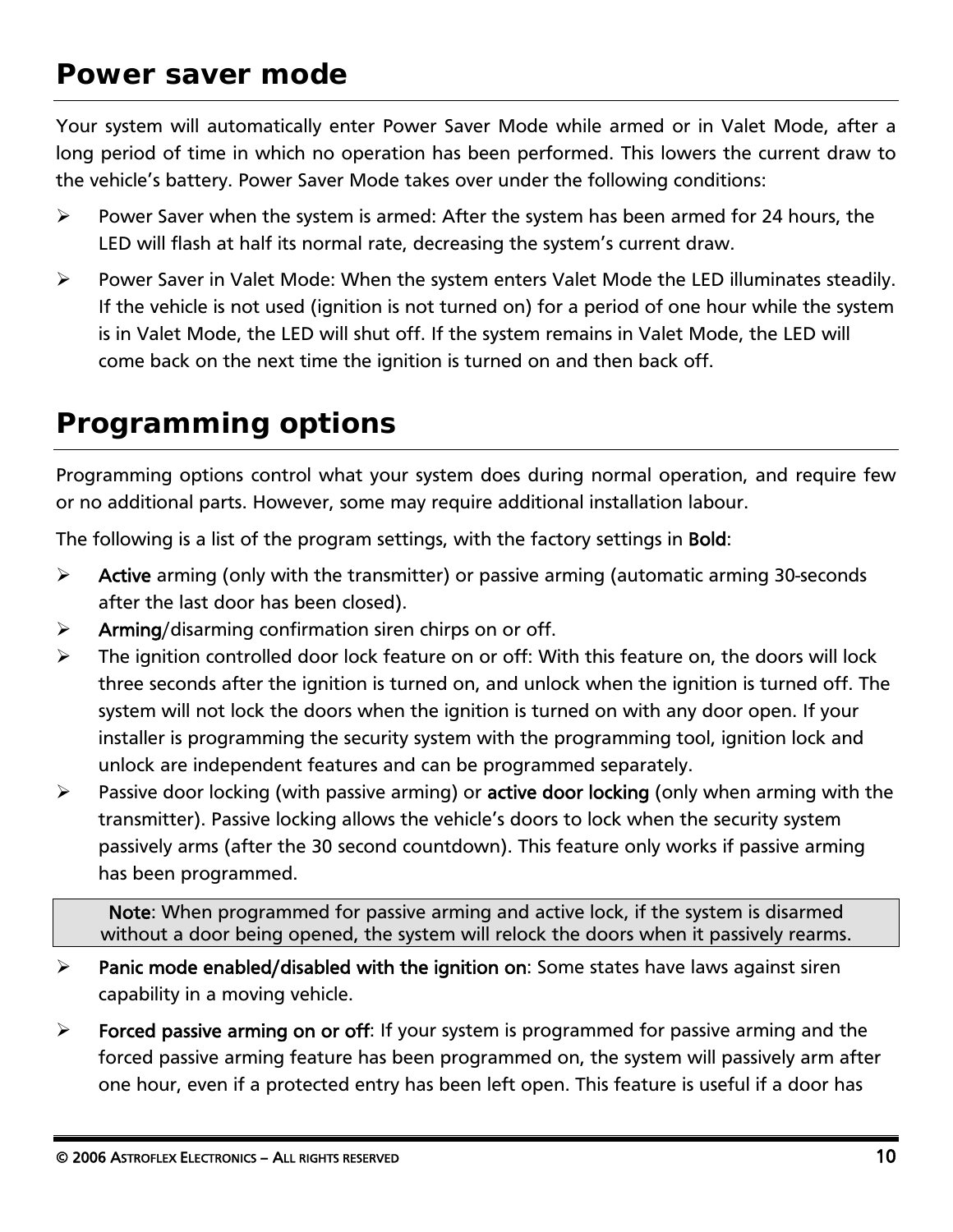been left ajar when leaving the vehicle. Forced passive arming ensures that the security system will be armed in every situation.

Note: When the system passively arms after one hour, the entry point that has been left open, and anything connected to the same zone, is bypassed and cannot trigger the system. However, the remaining inputs to the system are fully operational.

 $\triangleright$  Automatic Engine Disable (AED) on or off: The purpose of this feature is to protect the vehicle from being stolen at all times, regardless of whether or not the alarm is armed. If AED is programmed on, the starter of the vehicle will be disabled 30 seconds after the ignition is turned off. Once the key is turned off, the LED will flash slowly (one-half its normal armed rate) to indicate the AED arming cycle. Thirty seconds later, the starter of the vehicle will be disabled. To start the car, it will be necessary to disarm the system with the transmitter. It is also possible to disarm the AED feature by turning the ignition key to the RUN position and pressing the Valet button the programmed number of times. AED is disabled when the system is in Valet Mode.

Note: This feature will only function if the Failsafe® Starter Kill relay has been installed.

- $\triangleright$  Comfort closure: Windows will close upon locking the vehicle.
- ¾ Full trigger response 30 or 60 seconds: This determines how long the full triggered sequence lasts. Some states have laws regulating how long a security system can sound before it is considered a nuisance. If your installer is programming the security system with the programming tool, the full triggered response can be programmed for any duration ranging from 1 to 180 seconds.
- Extemdance Prevention<sup>®</sup> Circuitry on or off: Please refer to the NPC<sup>®</sup> section of this manual for a complete explanation of how NPC<sup>®</sup> operates. If NPC<sup>®</sup> is programmed off, the security system will respond to inputs from any sensor indefinitely.

Note: Because many states have laws regulating security systems, programming NPC® off may cause your system to violate state laws.

- $\triangleright$  Progressive door trigger on or off: When the system is armed and a door is opened, the system responds with ten chirps prior to beginning the full triggered sequence. If an instant trigger is desired, the progressive door trigger can be programmed off.
- $\triangleright$  Valet pulse count: The number of presses of the Valet button required to disarm the security system, AED, or the VRS® system can be programmed from one to five presses. The default setting is one press.
- $\triangleright$  Siren tones and chirp volume: The output of the Revenger<sup>®</sup> Soft Chirp<sup>®</sup> siren consists of six different tones in sequence. Any of these tones can be eliminated by your dealer, resulting in a unique, easily identifiable siren sound. The siren chirps can be either full volume or six decibels quieter than the full alarm blast.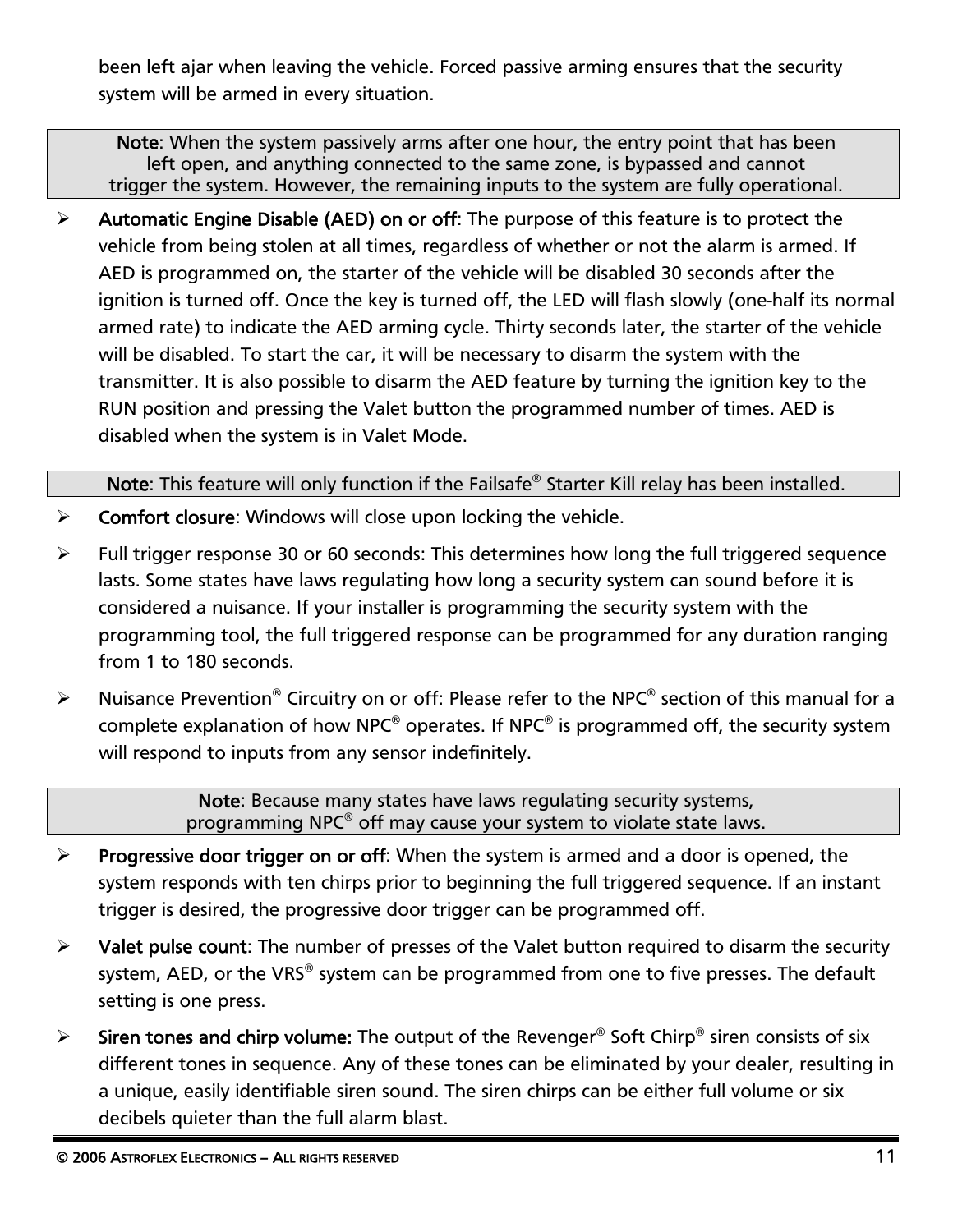<span id="page-13-0"></span>The system has many options that may require extra parts and labor. Some of the possibilities are listed here.

- $\triangleright$  Progressive unlocking: In most cars with electric power door locks, the system can be configured so that when the system is disarmed, only the driver's door unlocks. A second press of the **putton unlocks** the other doors.
- $\triangleright$  Vehicle Recovery System (VRS<sup>®</sup>): VRS<sup>®</sup> is an anti-carjacking device designed to help in the safe recovery of your vehicle in case of a carjacking. Please refer to the Vehicle Recovery System section of this guide for a complete explanation of how the Vehicle Recovery System operates.

# *Vehicle recovery system (VRS® )*

The optional VRS® feature is designed to ensure that any unauthorized user of your vehicle (even if using your keys and remote control) will not be able to permanently separate you from your vehicle.

The VRS® cannot prevent a carjacking attempt; however, it does ensure that if your vehicle is taken by an unauthorized user, it will be disabled (after several progressive warnings) as safely as possible. Should a carjacking occur, the VRS® allows you to concern yourself with your personal safety without worrying about your property.

Astroflex Electronics has engineered this vehicle security system, the Failsafe® Starter Kill, and the VRS® feature to provide the best combination of personal safety and property protection available. When properly installed, the system can never inadvertently stop your vehicle in traffic or on railroad tracks while the vehicle is in operation. It is unlike other systems that shut down your engine while it is running. This system is designed to perform starter interrupt, or starter kill. The Failsafe® Starter Kill cannot shut down an already-running engine – it can only prevent an engine from starting in the first place.

Important! Any installation that allows this product to shut down a vehicle's engine when it is running is contrary to the product's design and intended, usage and Astroflex Electronics hereby expressly disclaims any liability resulting there from.

# ARMING THE VRS®

To arm the VRS®, turn the ignition to the ON position and press the arm button on the remote transmitter for one second. The parking lights will flash and the siren will chirp once. This can be done before driving or while driving the vehicle. Once the system is armed, it will initiate its triggered sequence (see below) if any door is opened and closed. If you are forced from the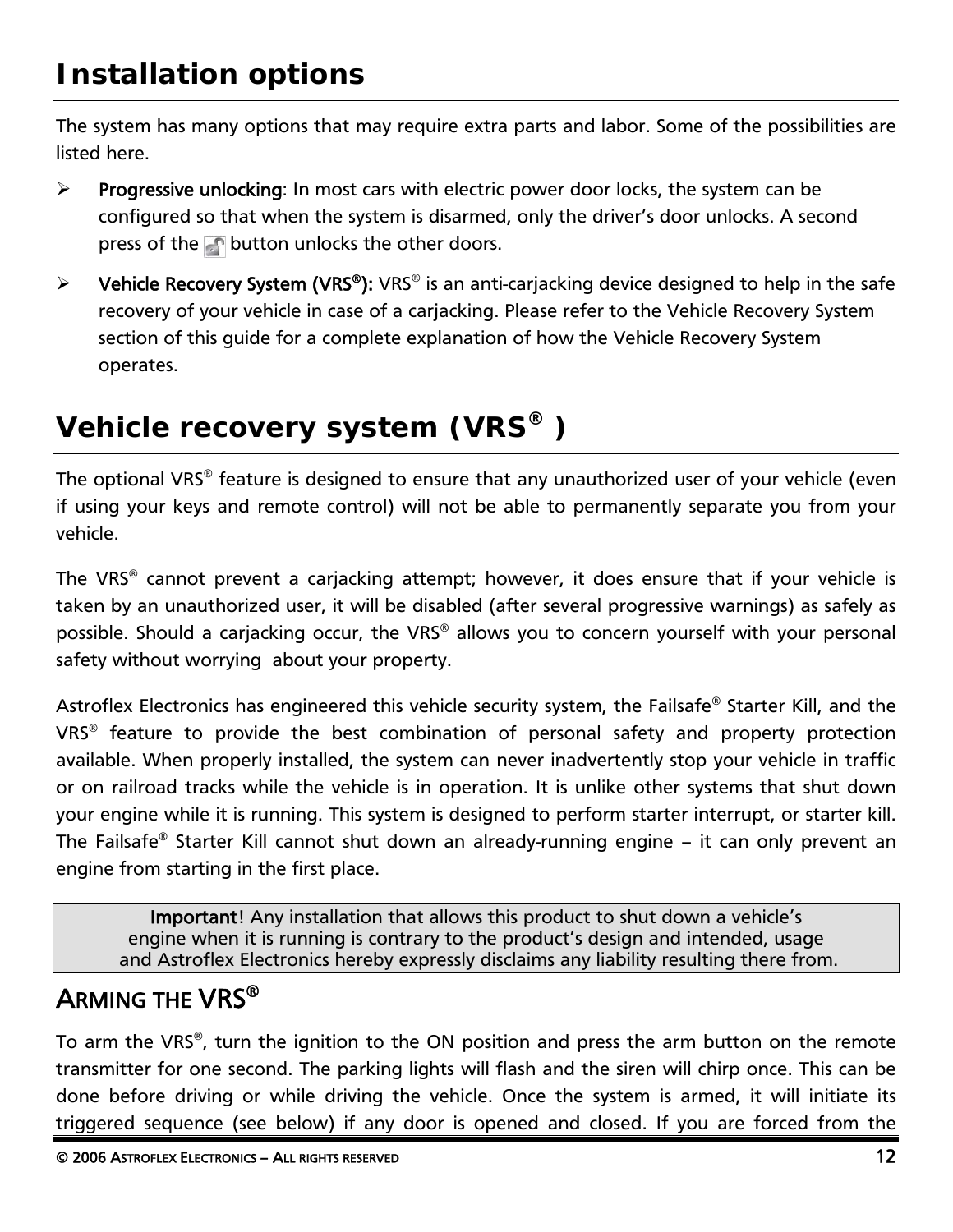<span id="page-14-0"></span>vehicle, the system will trigger as the door is opened and closed. This is how the system works to combat intersection carjacking. To protect against parking lot carjacking, arm the VRS® before leaving the vehicle. The system will now trigger automatically the next time you or anyone drives the vehicle. This helps to protect the vehicle if someone takes your keys and remote transmitter by force in a parking lot.

Note: If the VRS<sup>®</sup> system is armed while operating the vehicle and not disarmed prior to leaving the vehicle, it is still armed and will trigger the next time the vehicle is driven.

# VRS® TRIGGERED SEQUENCE

Fifteen seconds after the last door has closed, the system's status LED will begin flashing. This delay is intended to allow you time to distance yourself from your vehicle in the event of a carjacking.

Forty-five seconds later, the siren begins chirping and the parking lights begin flashing. This time could be used to notify authorities that your vehicle has been hijacked, and tell them what the VRS® will do next.

Fifteen seconds after the siren chirps begin, the siren's output will change to a continuous blast.

From this point on, when the ignition key is turned off, the VRS® will immediately turn on the starter kill. This will prevent the vehicle from being restarted, thus immobilizing it at that spot.

Three minutes after the constant siren output begins, the flashing parking lights and the siren will stop. The starter kill will remain active until the system is disarmed. If the door is opened or the ignition is turned off and on in an attempt to restart the car, the siren and light flashing will begin again.

# DISARMING THE VRS<sup>®</sup>

Take the time to familiarize yourself with the VRS® triggering sequence and the disarm procedure. It is important to recognize and identify the VRS® trigger sequence and know how to disarm it in case of accidental activation.

Once the VRS<sup>®</sup> is armed, it does not disarm automatically. You must disarm it the next time you operate the vehicle. You must disarm it with one of the following procedures:

If the system has not entered the triggered sequence (siren has not started chirping):



- 1. Turn the ignition on.
	- 2. Press  $\Box$  on the transmitter for one second. The lights will flash and the siren will chirp twice.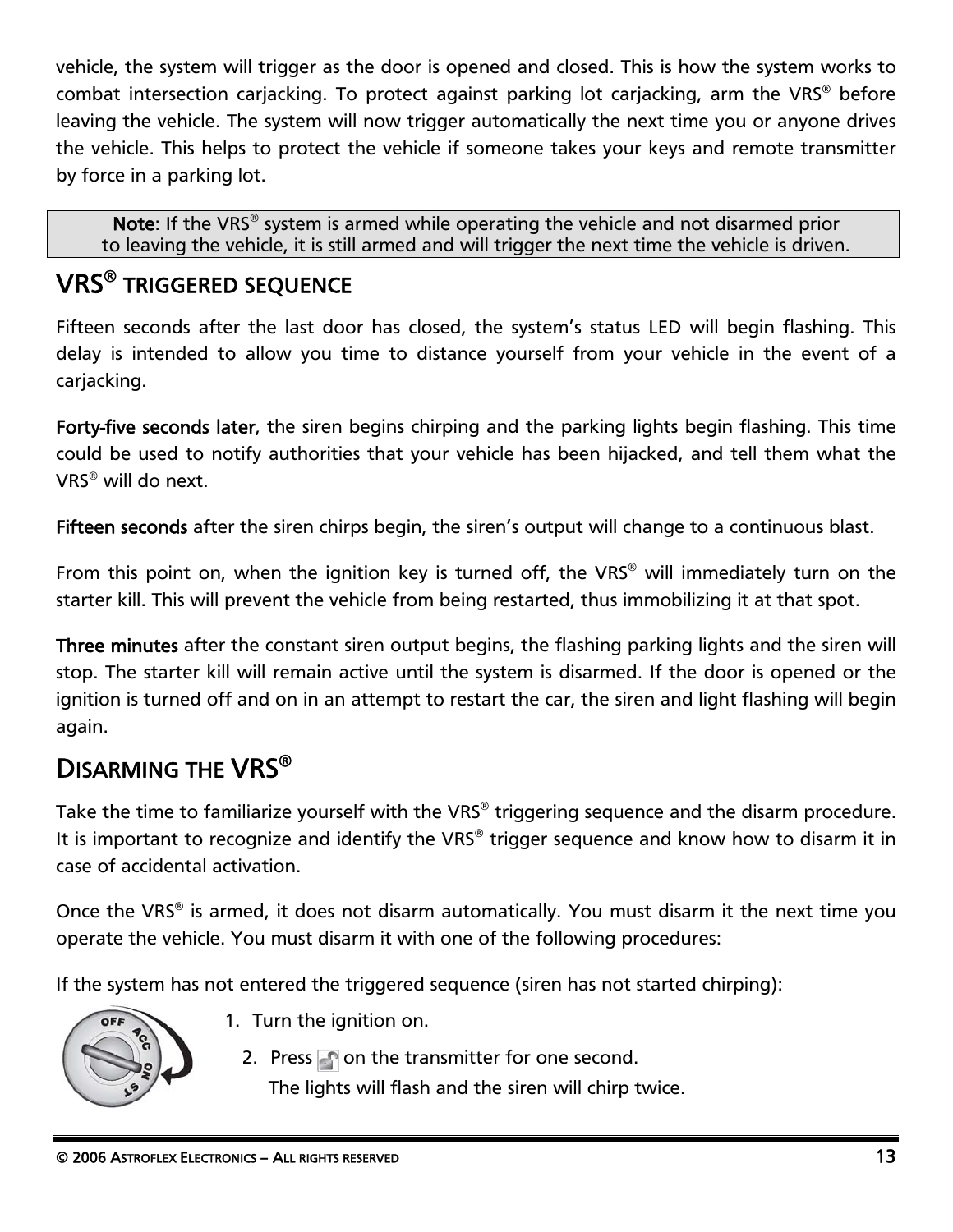<span id="page-15-0"></span>If the system has entered the triggered sequence (siren has begun chirping), pressing the disarm button of the transmitter will not disarm VRS®. To disarm the VRS® during a VRS® trigger sequence:

1. Turn the ignition on.



2. Press the Valet switch the pre-programmed number of times to disarm the VRS® system.



Note: If the VRS<sup>®</sup> system has begun its chirping sequence, the ignition must be turned off, then on to disarm. If you are driving the vehicle at the time, pull to a safe place away from traffic and follow the triggered sequence disarm procedure.

# *Glossary of terms*

Automatic Engine Disable (AED): This feature protect the vehicle from being stolen at all times, regardless of whether or not the alarm is armed. If AED is programmed on, the starter of the vehicle will be disabled 30 seconds after the ignition is turned off.

Control Unit: The "brain" of your system. Usually hidden under the dash area of the vehicle. It houses the microprocessor which monitors your vehicle and controls all of the system's functions.

Fail-Safe Starter Kill: An automatic switch controlled by the security system which prevents the vehicle's starter from cranking whenever the system is armed. The vehicle is never prevented from cranking when the system is disarmed, in Valet mode, or should the starter interrupt switch itself fail. Your system is ready for this feature, however installation may require additional labour.

Input: A physical connection to the system. An input can be provided by a sensor, pinswitch or through an existing system in the vehicle, such as ignition or courtesy lights.

LED: Blue light mounted somewhere in the vehicle. It is used to indicate the status of your system. It is also used to report triggers and faults in the system or sensors.

Shock Sensor: This is a sensor mounted in the vehicle that is designed to pick up impacts to the vehicle or glass.

Siren: Noise generating device usually installed in the engine compartment of the vehicle. It is responsible for generating the "chirps" you hear, as well as the six tones you hear while the alarm is triggered.

Transmitter: Hand-held, remote control which operates the various functions of your system.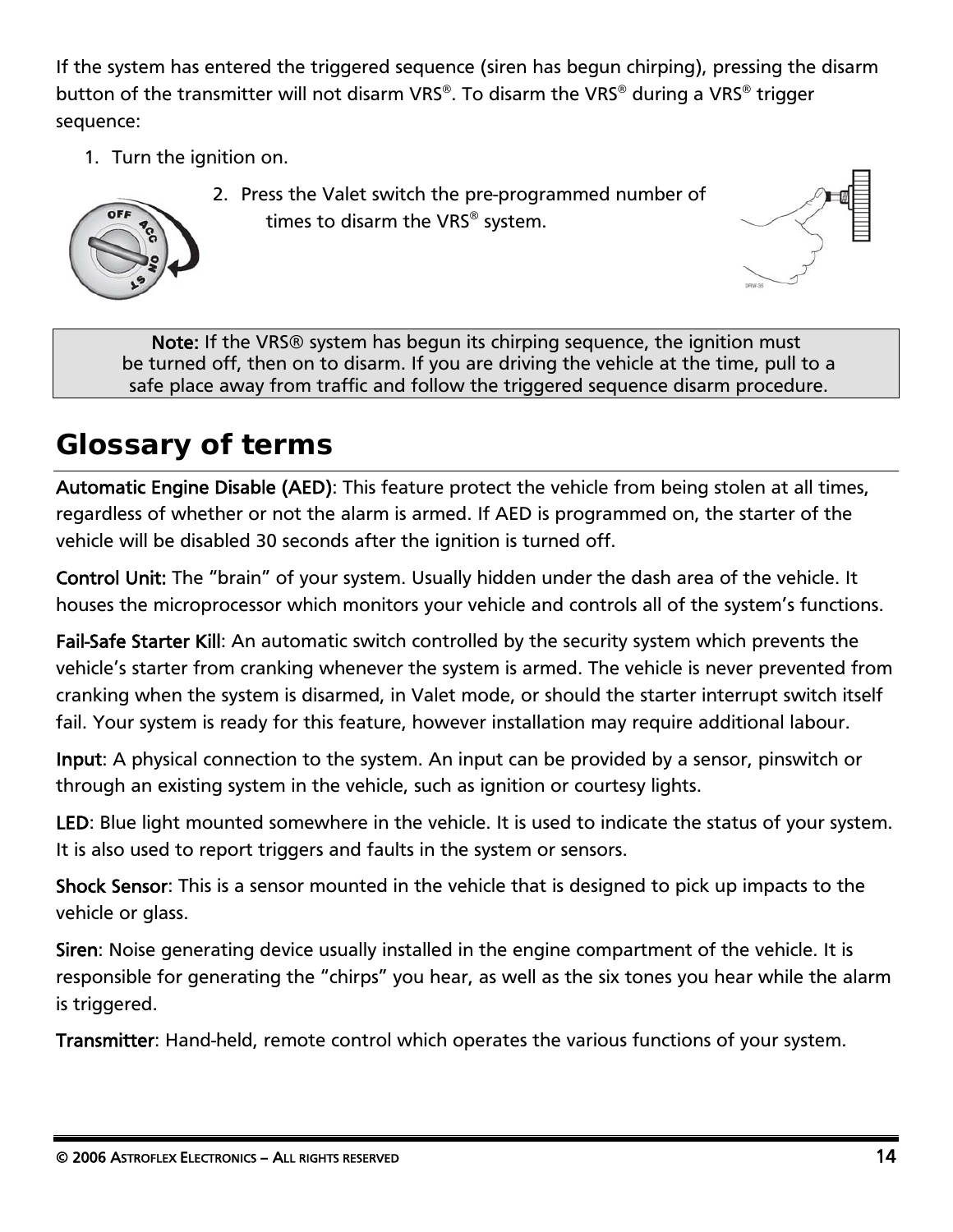<span id="page-16-0"></span>Trigger or Triggered Sequence: This is what happens when the alarm "goes off" or "trips". The triggered response of your system consists of the siren sounding and parking light flashing for the programmed duration.

Valet Switch: A small push-button switch mounted somewhere inside the vehicle. It is used to override the alarm when a transmitter is lost or damaged, or to enter or exit Valet mode.

VRS<sup>®</sup>: This feature is designed to ensure that any unauthorized user of your vehicle (even if using your keys and remote control) will not be able to permanently separate you from your vehicle.

Warn-Away Response: Lighter impacts to the vehicle will generate the Warning Zone response. It consists of several seconds of siren chirps and parking light flashes.

Zone: A zone is a separate input that the alarm can recognize as unique. Each input to the system is connected to a particular zone. Two or more inputs often share the same zone.

# *Security & convenience expansions*

Here we have listed only some of the many expansion options available. Please contact your dealer for a complete explanation of all the options available to you.

Audio Sensor: Metal on glass, glass cracking, and breaking glass each produce distinctive acoustic signatures. The audio sensor uses a microphone to pick up sounds, and then analyzes them with proprietary acoustic software to determine if the glass has been struck.

Field Disturbance Sensor: An invisible dome of coverage is established by installing the "radar" sensor. Your security system can then react to any intrusions into this field with the triggered sequence.

Power Window Control: This device allows remote power window control, ask your dealer for more information.

AstroStart Remote Start System: For the ultimate in convenience, the AstroStart system can start your vehicle, monitor engine functions, and power your climate control system with a push of a button. Over-rev protection, open-hood lockout, brake pedal shutoff, and automatic timer shutoff are all included.